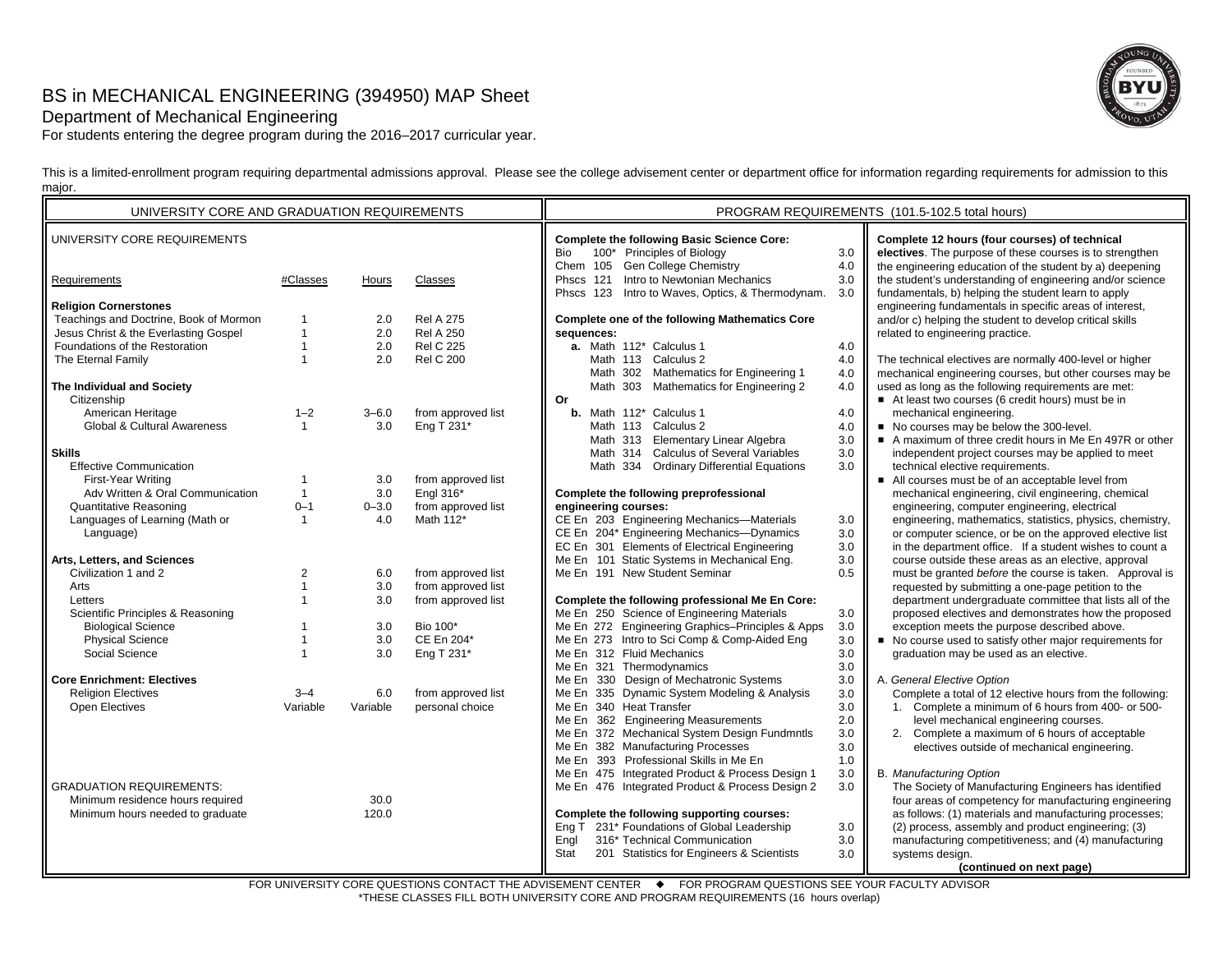## BS in MECHANICAL ENGINEERING (394950) 2016–2017

**JUNIOR YEAR**

#### **(continued from previous page)**

An option in manufacturing engineering is available. It may be completed by taking the following 12 hours of technical electives:

#### **1. Complete 3 hours from the following:**

|     | Me En 585 Mfg Competitiveness: Qual & Prod | 3.0 |
|-----|--------------------------------------------|-----|
| Mfa | 532 Manufacturing Systems                  | 3.0 |

## **2. Complete 3 hours from the following:**

|  | Me En 482 Mfg. Systems Analysis & Design  | 3.0 |
|--|-------------------------------------------|-----|
|  | Me En 486 Automation                      | 3.0 |
|  | Me En 537 Advanced Mechanisms, Robotics   | 3.0 |
|  |                                           |     |
|  | 3. Complete 3 hours from the following:   |     |
|  | Me En 452 Intermediate Materials          | 3.0 |
|  | Me En 456 Composite Material Design       | 3.0 |
|  | Me En 477 Design for Manufacture/Assembly | 3.0 |
|  | Me En 558 Metallurgy                      | 3.0 |
|  | Me En 584 Mfg Process Machine Design      | 3 O |

#### **4. Complete 3 additional hours from the manufacturing electives list.**

Me En 584 Mfg Process Machine Design

When combined with required courses for all mechanical engineering majors related to manufacturing, namely Me En 250, 382, 475/476, and Stat 201, this option provides a strong foundation in manufacturing engineering.

## *Suggested Sequence of Courses:* **FRESHMAN YEAR**1st SemesterFirst-Year Writing or A Htg 3.0 **Bio 100** Phscs 121 (FWSp) Math 112 (FWSpSu) Me En 191 (FW) Religion Cornerstone course **Total Hours** 2nd SemesterChem 105 (FWSpSu) 4.0 Math 113 (FWSpSu) Me En  $101$  (FWSp). First-Year Writing or A Htg Religion Cornerstone course **Total Hours**

## **SOPHOMORE YEAR**

| 3.0  |
|------|
| 3.0  |
| 3.0  |
| 3.0  |
| 4.0  |
| 2.0  |
| 18.0 |
|      |
| 3.0  |
|      |

## Me En 250 (FWSp) Me En 272 (FWSp) Me En 273 (FWSp) Math 303 (FW) 4.0

**Total Hours 16.0**

|      | 5th Semester                                  |      |
|------|-----------------------------------------------|------|
|      | Stat 201 (FWSu)                               | 3.0  |
|      | Me En 321 (FWSp)                              | 3.0  |
| 3.0  | Me En 330 (FWSp)                              | 3.0  |
| 3.0  | Me En 335 (FWSp)                              | 3.0  |
| 3.0  | Me En 382 (FWSu)                              | 3.0  |
| 4.0  | <b>Religion Cornerstone course</b>            | 2.0  |
| 0.5  | <b>Total Hours</b>                            | 17.0 |
| 2.0  |                                               |      |
| 15.5 | 6th Semester                                  |      |
|      | Engl 316                                      | 3.0  |
|      | Me En 312 (FWSu)                              | 3.0  |
| 4.0  | Me En 362 (FWSu)                              | 2.0  |
| 4.0  | Me En 372 (FWSp)                              | 3.0  |
| 3.0  | Me En 393 (FW)                                | 1.0  |
| 3.0  | <b>Letters GE</b>                             | 3.0  |
| 2.0  | <b>Religion elective</b>                      | 2.0  |
| 16.0 | <b>Total Hours</b>                            | 17.0 |
|      | <b>SENIOR YEAR</b>                            |      |
|      | <b>7th Semester</b>                           |      |
| 3.0  | Me En 340 (FWSp)                              | 3.0  |
| 3.0  | Me En 475 (F)                                 | 3.0  |
| 3.0  | <b>Technical elective</b>                     | 3.0  |
| 3.0  | <b>Technical elective</b>                     | 3.0  |
| 4.0  | University Core Civilization 1 elective       | 3.0  |
| 2.0  | Religion elective                             | 2.0  |
| 18.0 | <b>Total Hours</b>                            | 17.0 |
|      | 8th Semester                                  |      |
| 3.0  | Me En 476 (W)                                 | 3.0  |
| 3.0  | <b>Technical elective</b>                     | 3.0  |
| 3.0  | <b>Technical elective</b>                     | 3.0  |
| 3.0  | University Core Civilization 2: Arts elective | 3.0  |
| 4.0  | Religion elective                             | 2.0  |
|      |                                               |      |

**Total hours 14.0**

### **THE DISCIPLINE:**

| 3.0  | Mechanical engineers work with concepts, ideas, and<br>products that are primarily mechanical or energy related.                                                                                                                       |
|------|----------------------------------------------------------------------------------------------------------------------------------------------------------------------------------------------------------------------------------------|
| 3.0  | Mechanical engineering is a broad discipline that prepares                                                                                                                                                                             |
| 3.0  | a person to contribute in a wide range of fields such as                                                                                                                                                                               |
| 3.0  | aerospace, computer graphics, power generation, machine                                                                                                                                                                                |
| 3.0  | tools, petroleum, agricultural and construction equipment,                                                                                                                                                                             |
| 2.0  | medicine, government, and all types of transportation. A                                                                                                                                                                               |
| 17.0 | mechanical engineer may work in research, design,<br>analysis, manufacturing, testing, operations, sales, or<br>management. Engineers use critical problem-solving                                                                     |
| 3.0  | methods and basic principles of mathematics and science                                                                                                                                                                                |
| 3.0  | to creatively solve problems.                                                                                                                                                                                                          |
| 2.0  |                                                                                                                                                                                                                                        |
| 3.0  | <b>EDUCATIONAL OBJECTIVES:</b>                                                                                                                                                                                                         |
| 1.0  | The objectives of the undergraduate Bachelors of Science                                                                                                                                                                               |
| 3.0  | program in the Department of Mechanical Engineering at                                                                                                                                                                                 |
| 2.0  | Brigham Young University are to:                                                                                                                                                                                                       |
| 17.0 | Teach the fundamental concepts of math, science, and<br>$1_{\cdot}$<br>mechanical engineering in order to produce graduates<br>who demonstrate technical excellence and provide<br>service to their profession, community, family, and |
| 3.0  | church.                                                                                                                                                                                                                                |
| 3.0  | Instill a desire and ability to learn continuously, both<br>2.                                                                                                                                                                         |
| 3.0  | through study and faith, to enable graduates to meet                                                                                                                                                                                   |
| 3.0  | the changing demands of their profession and personal                                                                                                                                                                                  |
| 3.0  | life.                                                                                                                                                                                                                                  |
| 2.0  | Provide practical and open-ended engineering<br>3.                                                                                                                                                                                     |
| 17.0 | experiences in order to develop graduates who think<br>independently and demonstrate leadership and<br>creativity.                                                                                                                     |
| 3.0  | Engage students in activities to produce graduates who<br>4.                                                                                                                                                                           |
| 3.0  | communicate and work effectively and ethically with                                                                                                                                                                                    |
| 3.0  | people of diverse backgrounds.                                                                                                                                                                                                         |
| 3.0  |                                                                                                                                                                                                                                        |
| 2.0  | (continued on next page)                                                                                                                                                                                                               |

Engineering & Technology Advisement Center 242 Clyde Building Brigham Young University, Provo, UT 84602 Telephone: (801) 422-4325 Email: engineering\_advisement@byu.edu

Mechanical Engineering Department 435 Crabtree Building Brigham Young University, Provo, UT 84602 Telephone: (801) 422-2625

**Note:** Students are encouraged to complete an average of 16–17 credit hours each semester or 32–34 credit hours each year, which could include spring and/or summer terms. Taking fewer credits substantially increases the cost and the number of semesters to graduate.